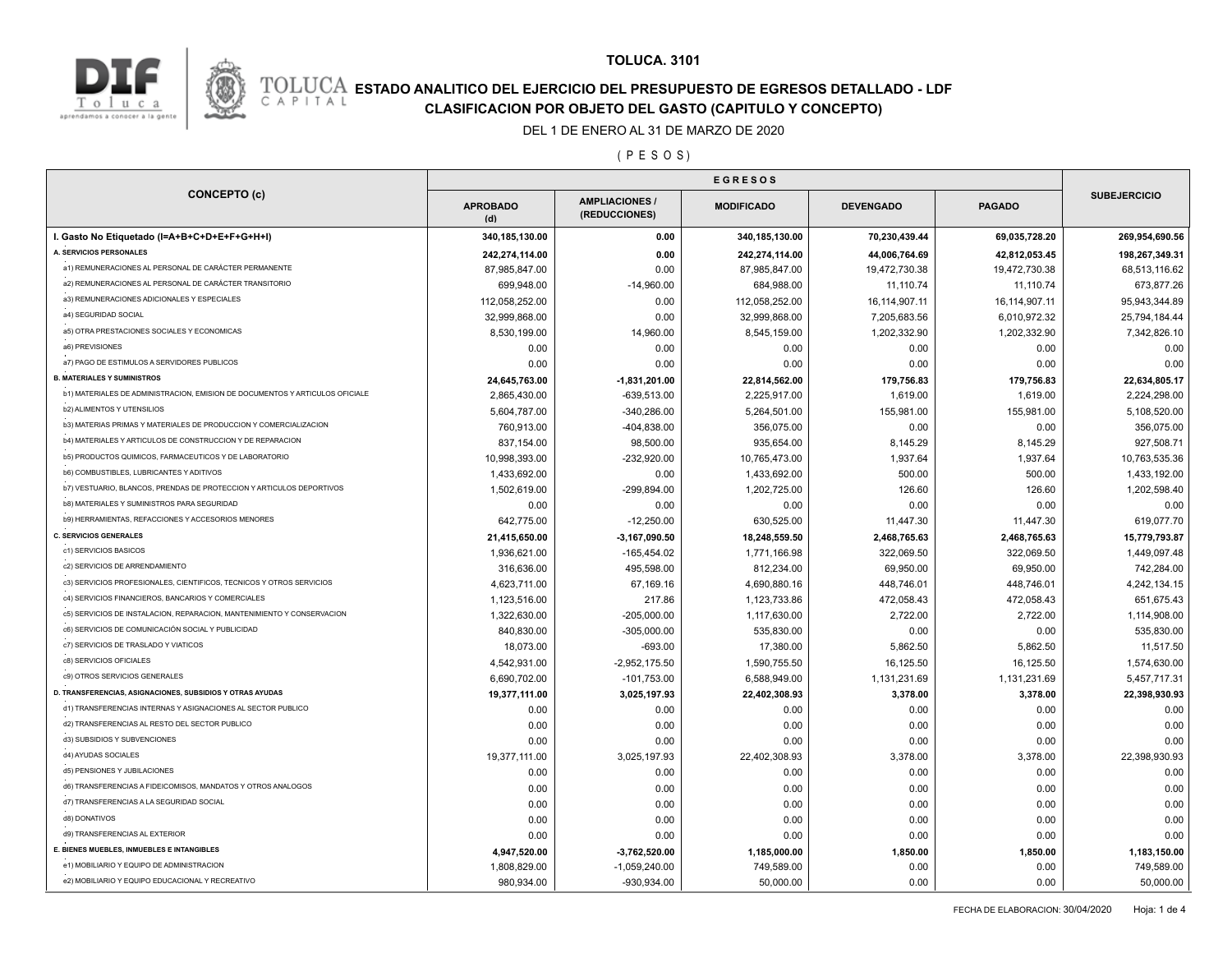



## **TOLUCA. 3101**

# **ESTADO ANALITICO DEL EJERCICIO DEL PRESUPUESTO DE EGRESOS DETALLADO - LDF**<br>CAPITAL CIASIFICACION POR OBJETO DEL GASTO (CAPITULO Y CONCEPTO) **CLASIFICACION POR OBJETO DEL GASTO (CAPITULO Y CONCEPTO)**

#### DEL 1 DE ENERO AL 31 DE MARZO DE 2020

## ( P E S O S )

|                                                                                                                | <b>EGRESOS</b>         |                                        |                   |                  |               |                     |
|----------------------------------------------------------------------------------------------------------------|------------------------|----------------------------------------|-------------------|------------------|---------------|---------------------|
| <b>CONCEPTO (c)</b>                                                                                            | <b>APROBADO</b><br>(d) | <b>AMPLIACIONES /</b><br>(REDUCCIONES) | <b>MODIFICADO</b> | <b>DEVENGADO</b> | <b>PAGADO</b> | <b>SUBEJERCICIO</b> |
| e3) EQUIPO E INSTRUMENTAL MEDICO Y DE LABORATORIO                                                              | 728,490.00             | -721,459.00                            | 7,031.00          | 0.00             | 0.00          | 7,031.00            |
| e4) VEHICULOS Y EQUIPO DE TRANSPORTE                                                                           | 800,000.00             | $-800,000.00$                          | 0.00              | 0.00             | 0.00          | 0.00                |
| e5) EQUIPO DE DEFENSA Y SEGURIDAD                                                                              | 0.00                   | 0.00                                   | 0.00              | 0.00             | 0.00          | 0.00                |
| e6) MAQUINARIA, OTROS EQUIPOS Y HERRAMIENTAS                                                                   | 500,484.00             | $-307, 104.00$                         | 193,380.00        | 1,850.00         | 1,850.00      | 191,530.00          |
| e7) ACTIVOS BIOLOGICOS                                                                                         | 0.00                   | 0.00                                   | 0.00              | 0.00             | 0.00          | 0.00                |
| e8) BIENES INMUEBLES                                                                                           | 0.00                   | 0.00                                   | 0.00              | 0.00             | 0.00          | 0.00                |
| e9) ACTIVOS INTANGIBLES                                                                                        | 128,783.00             | 56,217.00                              | 185,000.00        | 0.00             | 0.00          | 185,000.00          |
| <b>F. INVERSION PUBLICA</b>                                                                                    | 8,000,000.00           | $-2,000,000.00$                        | 6,000,000.00      | 0.00             | 0.00          | 6,000,000.00        |
| f1) OBRA PUBLICA EN BIENES DE DOMINIO PUBLICO                                                                  | 0.00                   | 0.00                                   | 0.00              | 0.00             | 0.00          | 0.00                |
| f2) OBRA PUBLICA EN BIENES PROPIOS                                                                             | 8,000,000.00           | $-2,000,000.00$                        | 6,000,000.00      | 0.00             | 0.00          | 6,000,000.00        |
| f3) PROYECTOS PRODUCTIVOS Y ACCIONES DE FOMENTO                                                                | 0.00                   | 0.00                                   | 0.00              | 0.00             | 0.00          | 0.00                |
| <b>G. INVERSIONES FINANCIERAS Y OTRAS PROVISIONES</b>                                                          | 0.00                   | 0.00                                   | 0.00              | 0.00             | 0.00          | 0.00                |
| g1) INVERSIONES PARA EL FOMENTO DE ACTIVIDADES PRODUCTIVAS                                                     | 0.00                   | 0.00                                   | 0.00              | 0.00             | 0.00          | 0.00                |
| g2) ACCIONES Y PARTICIPACIONES DE CAPITAL                                                                      | 0.00                   | 0.00                                   | 0.00              | 0.00             | 0.00          | 0.00                |
| g3) COMPRA DE TITULOS Y VALORES                                                                                | 0.00                   | 0.00                                   | 0.00              | 0.00             | 0.00          | 0.00                |
| g4) CONCESION DE PRESTAMOS                                                                                     | 0.00                   | 0.00                                   | 0.00              | 0.00             | 0.00          | 0.00                |
| g5) INVERSIONES EN FIDEICOMISOS, MANDATOS Y OTROS ANALOGOS<br>FIDEICOMISO DE DESASTRES NATURALES (INFORMATIVO) | 0.00                   | 0.00                                   | 0.00              | 0.00             | 0.00          | 0.00                |
| g6) OTRAS INVERSIONES FINANCIERAS                                                                              | 0.00                   | 0.00                                   | 0.00              | 0.00             | 0.00          | 0.00                |
| g7) PROVISIONES PARA CONTINGENCIAS Y OTRAS EROGACIONES ESPECIALES                                              | 0.00                   | 0.00                                   | 0.00              | 0.00             | 0.00          | 0.00                |
| H. PARTICIPACIONES Y APORTACIONES                                                                              | 0.00                   | 0.00                                   | 0.00              | 0.00             | 0.00          | 0.00                |
| h1) PARTICIPACIONES                                                                                            | 0.00                   | 0.00                                   | 0.00              | 0.00             | 0.00          | 0.00                |
| h2) APORTACIONES                                                                                               | 0.00                   | 0.00                                   | 0.00              | 0.00             | 0.00          | 0.00                |
| h3) CONVENIOS                                                                                                  | 0.00                   | 0.00                                   | 0.00              | 0.00             | 0.00          | 0.00                |
| I. DEUDA PUBLICA                                                                                               | 19,524,972.00          | 7,735,613.57                           | 27,260,585.57     | 23,569,924.29    | 23,569,924.29 | 3,690,661.28        |
| i1) AMORTIZACION DE LA DEUDA PUBLICA                                                                           | 0.00                   | 0.00                                   | 0.00              | 0.00             | 0.00          | 0.00                |
| i2) INTERESES DE LA DEUDA PUBLICA                                                                              | 0.00                   | 0.00                                   | 0.00              | 0.00             | 0.00          | 0.00                |
| i3) COMISIONES DE LA DEUDA PUBLICA                                                                             | 0.00                   | 0.00                                   | 0.00              | 0.00             | 0.00          | 0.00                |
| i4) GASTOS DE LA DEUDA PUBLICA                                                                                 | 0.00                   | 0.00                                   | 0.00              | 0.00             | 0.00          | 0.00                |
| i5) COSTO POR COBERTURAS                                                                                       | 0.00                   | 0.00                                   | 0.00              | 0.00             | 0.00          | 0.00                |
| i6) APOYOS FINANCIEROS                                                                                         | 0.00                   | 0.00                                   | 0.00              | 0.00             | 0.00          | 0.00                |
| i7) ADEUDOS DE EJERCICIOS FISCALES ANTERIORES (ADEFAS)                                                         | 19,524,972.00          | 7,735,613.57                           | 27,260,585.57     | 23,569,924.29    | 23,569,924.29 | 3,690,661.28        |
| II. Gasto Etiquetado (II=A+B+C+D+E+F+G+H+I)                                                                    | 0.00                   | 0.00                                   | 0.00              | 0.00             | 0.00          | 0.00                |
| A. SERVICIOS PERSONALES                                                                                        | 0.00                   | 0.00                                   | 0.00              | 0.00             | 0.00          | 0.00                |
| a1) REMUNERACIONES AL PERSONAL DE CARÁCTER PERMANENTE                                                          | 0.00                   | 0.00                                   | 0.00              | 0.00             | 0.00          | 0.00                |
| a2) REMUNERACIONES AL PERSONAL DE CARÁCTER TRANSITORIO                                                         | 0.00                   | 0.00                                   | 0.00              | 0.00             | 0.00          | 0.00                |
| a3) REMUNERACIONES ADICIONALES Y ESPECIALES                                                                    | 0.00                   | 0.00                                   | 0.00              | 0.00             | 0.00          | 0.00                |
| a4) SEGURIDAD SOCIAL                                                                                           | 0.00                   | 0.00                                   | 0.00              | 0.00             | 0.00          | 0.00                |
| a5) OTRA PRESTACIONES SOCIALES Y ECONOMICAS                                                                    | 0.00                   | 0.00                                   | 0.00              | 0.00             | 0.00          | 0.00                |
| a6) PREVISIONES                                                                                                | 0.00                   | 0.00                                   | 0.00              | 0.00             | 0.00          | 0.00                |
| a7) PAGO DE ESTIMULOS A SERVIDORES PUBLICOS                                                                    | 0.00                   | 0.00                                   | 0.00              | 0.00             | 0.00          | 0.00                |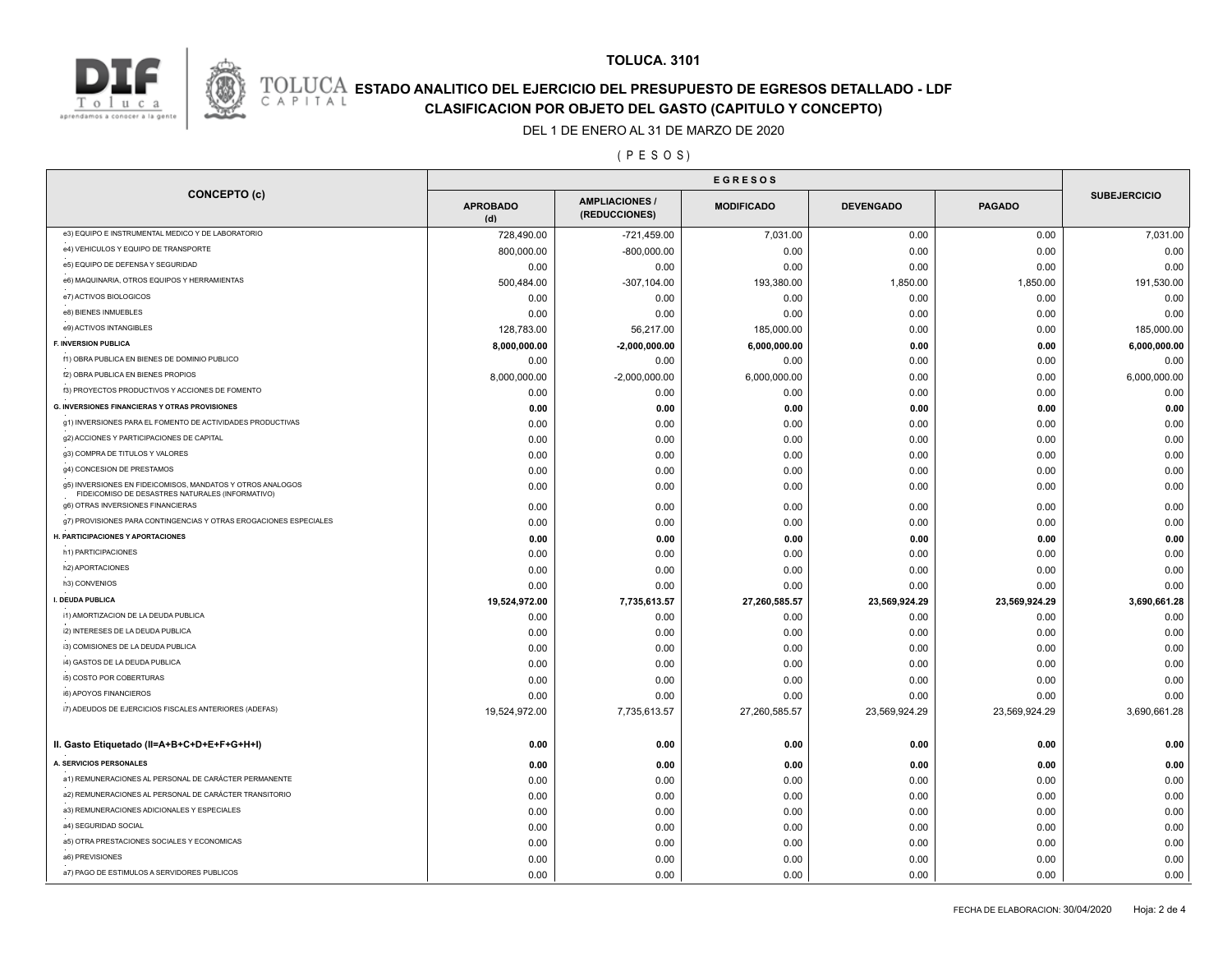

# **ESTADO ANALITICO DEL EJERCICIO DEL PRESUPUESTO DE EGRESOS DETALLADO - LDF**<br>CAPITAL CLASIFICACION POR OR IETO DEL GASTO (CARITILLO Y CONCERTO) **CLASIFICACION POR OBJETO DEL GASTO (CAPITULO Y CONCEPTO)**

**TOLUCA. 3101**

## DEL 1 DE ENERO AL 31 DE MARZO DE 2020

## ( P E S O S )

|                                                                              | <b>EGRESOS</b>         |                                        |                   |                  |               |                     |  |
|------------------------------------------------------------------------------|------------------------|----------------------------------------|-------------------|------------------|---------------|---------------------|--|
| <b>CONCEPTO (c)</b>                                                          | <b>APROBADO</b><br>(d) | <b>AMPLIACIONES /</b><br>(REDUCCIONES) | <b>MODIFICADO</b> | <b>DEVENGADO</b> | <b>PAGADO</b> | <b>SUBEJERCICIO</b> |  |
| <b>B. MATERIALES Y SUMINISTROS</b>                                           | 0.00                   | 0.00                                   | 0.00              | 0.00             | 0.00          | 0.00                |  |
| b1) MATERIALES DE ADMINISTRACION, EMISION DE DOCUMENTOS Y ARTICULOS OFICIALE | 0.00                   | 0.00                                   | 0.00              | 0.00             | 0.00          | 0.00                |  |
| <b>b2) ALIMENTOS Y UTENSILIOS</b>                                            | 0.00                   | 0.00                                   | 0.00              | 0.00             | 0.00          | 0.00                |  |
| b3) MATERIAS PRIMAS Y MATERIALES DE PRODUCCION Y COMERCIALIZACION            | 0.00                   | 0.00                                   | 0.00              | 0.00             | 0.00          | 0.00                |  |
| b4) MATERIALES Y ARTICULOS DE CONSTRUCCION Y DE REPARACION                   | 0.00                   | 0.00                                   | 0.00              | 0.00             | 0.00          | 0.00                |  |
| b5) PRODUCTOS QUIMICOS, FARMACEUTICOS Y DE LABORATORIO                       | 0.00                   | 0.00                                   | 0.00              | 0.00             | 0.00          | 0.00                |  |
| b6) COMBUSTIBLES, LUBRICANTES Y ADITIVOS                                     | 0.00                   | 0.00                                   | 0.00              | 0.00             | 0.00          | 0.00                |  |
| b7) VESTUARIO, BLANCOS, PRENDAS DE PROTECCION Y ARTICULOS DEPORTIVOS         | 0.00                   | 0.00                                   | 0.00              | 0.00             | 0.00          | 0.00                |  |
| b8) MATERIALES Y SUMINISTROS PARA SEGURIDAD                                  | 0.00                   | 0.00                                   | 0.00              | 0.00             | 0.00          | 0.00                |  |
| b9) HERRAMIENTAS, REFACCIONES Y ACCESORIOS MENORES                           | 0.00                   | 0.00                                   | 0.00              | 0.00             | 0.00          | 0.00                |  |
| <b>C. SERVICIOS GENERALES</b>                                                | 0.00                   | 0.00                                   | 0.00              | 0.00             | 0.00          | 0.00                |  |
| c1) SERVICIOS BASICOS                                                        | 0.00                   | 0.00                                   | 0.00              | 0.00             | 0.00          | 0.00                |  |
| c2) SERVICIOS DE ARRENDAMIENTO                                               | 0.00                   | 0.00                                   | 0.00              | 0.00             | 0.00          | 0.00                |  |
| c3) SERVICIOS PROFESIONALES, CIENTIFICOS, TECNICOS Y OTROS SERVICIOS         | 0.00                   | 0.00                                   | 0.00              | 0.00             | 0.00          | 0.00                |  |
| c4) SERVICIOS FINANCIEROS, BANCARIOS Y COMERCIALES                           | 0.00                   | 0.00                                   | 0.00              | 0.00             | 0.00          | 0.00                |  |
| c5) SERVICIOS DE INSTALACION, REPARACION, MANTENIMIENTO Y CONSERVACION       | 0.00                   | 0.00                                   | 0.00              | 0.00             | 0.00          | 0.00                |  |
| c6) SERVICIOS DE COMUNICACIÓN SOCIAL Y PUBLICIDAD                            | 0.00                   | 0.00                                   | 0.00              | 0.00             | 0.00          | 0.00                |  |
| c7) SERVICIOS DE TRASLADO Y VIATICOS                                         | 0.00                   | 0.00                                   | 0.00              | 0.00             | 0.00          | 0.00                |  |
| c8) SERVICIOS OFICIALES                                                      | 0.00                   | 0.00                                   | 0.00              | 0.00             | 0.00          | 0.00                |  |
| c9) OTROS SERVICIOS GENERALES                                                | 0.00                   | 0.00                                   | 0.00              | 0.00             | 0.00          | 0.00                |  |
| D. TRANSFERENCIAS, ASIGNACIONES, SUBSIDIOS Y OTRAS AYUDAS                    | 0.00                   | 0.00                                   | 0.00              | 0.00             | 0.00          | 0.00                |  |
| d1) TRANSFERENCIAS INTERNAS Y ASIGNACIONES AL SECTOR PUBLICO                 | 0.00                   | 0.00                                   | 0.00              | 0.00             | 0.00          | 0.00                |  |
| d2) TRANSFERENCIAS AL RESTO DEL SECTOR PUBLICO                               | 0.00                   | 0.00                                   | 0.00              | 0.00             | 0.00          | 0.00                |  |
| d3) SUBSIDIOS Y SUBVENCIONES                                                 | 0.00                   | 0.00                                   | 0.00              | 0.00             | 0.00          | 0.00                |  |
| d4) AYUDAS SOCIALES                                                          | 0.00                   | 0.00                                   | 0.00              | 0.00             | 0.00          | 0.00                |  |
| d5) PENSIONES Y JUBILACIONES                                                 | 0.00                   | 0.00                                   | 0.00              | 0.00             | 0.00          | 0.00                |  |
| d6) TRANSFERENCIAS A FIDEICOMISOS, MANDATOS Y OTROS ANALOGOS                 | 0.00                   | 0.00                                   | 0.00              | 0.00             | 0.00          | 0.00                |  |
| d7) TRANSFERENCIAS A LA SEGURIDAD SOCIAL                                     | 0.00                   | 0.00                                   | 0.00              | 0.00             | 0.00          | 0.00                |  |
| d8) DONATIVOS                                                                | 0.00                   | 0.00                                   | 0.00              | 0.00             | 0.00          | 0.00                |  |
| d9) TRANSFERENCIAS AL EXTERIOR                                               | 0.00                   | 0.00                                   | 0.00              | 0.00             | 0.00          | 0.00                |  |
| E. BIENES MUEBLES, INMUEBLES E INTANGIBLES                                   | 0.00                   | 0.00                                   | 0.00              | 0.00             | 0.00          | 0.00                |  |
| e1) MOBILIARIO Y EQUIPO DE ADMINISTRACION                                    | 0.00                   | 0.00                                   | 0.00              | 0.00             | 0.00          | 0.00                |  |
| e2) MOBILIARIO Y EQUIPO EDUCACIONAL Y RECREATIVO                             | 0.00                   | 0.00                                   | 0.00              | 0.00             | 0.00          | 0.00                |  |
| e3) EQUIPO E INSTRUMENTAL MEDICO Y DE LABORATORIO                            | 0.00                   | 0.00                                   | 0.00              | 0.00             | 0.00          | 0.00                |  |
| e4) VEHICULOS Y EQUIPO DE TRANSPORTE                                         | 0.00                   | 0.00                                   | 0.00              | 0.00             | 0.00          | 0.00                |  |
| e5) EQUIPO DE DEFENSA Y SEGURIDAD                                            |                        |                                        |                   |                  |               |                     |  |
| e6) MAQUINARIA, OTROS EQUIPOS Y HERRAMIENTAS                                 | 0.00<br>0.00           | 0.00<br>0.00                           | 0.00<br>0.00      | 0.00             | 0.00<br>0.00  | 0.00<br>0.00        |  |
| e7) ACTIVOS BIOLOGICOS                                                       |                        |                                        |                   | 0.00             |               |                     |  |
| e8) BIENES INMUEBLES                                                         | 0.00                   | 0.00                                   | 0.00              | 0.00             | 0.00          | 0.00                |  |
| e9) ACTIVOS INTANGIBLES                                                      | 0.00                   | 0.00                                   | 0.00              | 0.00             | 0.00          | 0.00                |  |
| <b>F. INVERSION PUBLICA</b>                                                  | 0.00                   | 0.00                                   | 0.00              | 0.00             | 0.00          | 0.00                |  |
| f1) OBRA PUBLICA EN BIENES DE DOMINIO PUBLICO                                | 0.00                   | 0.00                                   | 0.00              | 0.00             | 0.00          | 0.00                |  |
|                                                                              | 0.00                   | 0.00                                   | 0.00              | 0.00             | 0.00          | 0.00                |  |